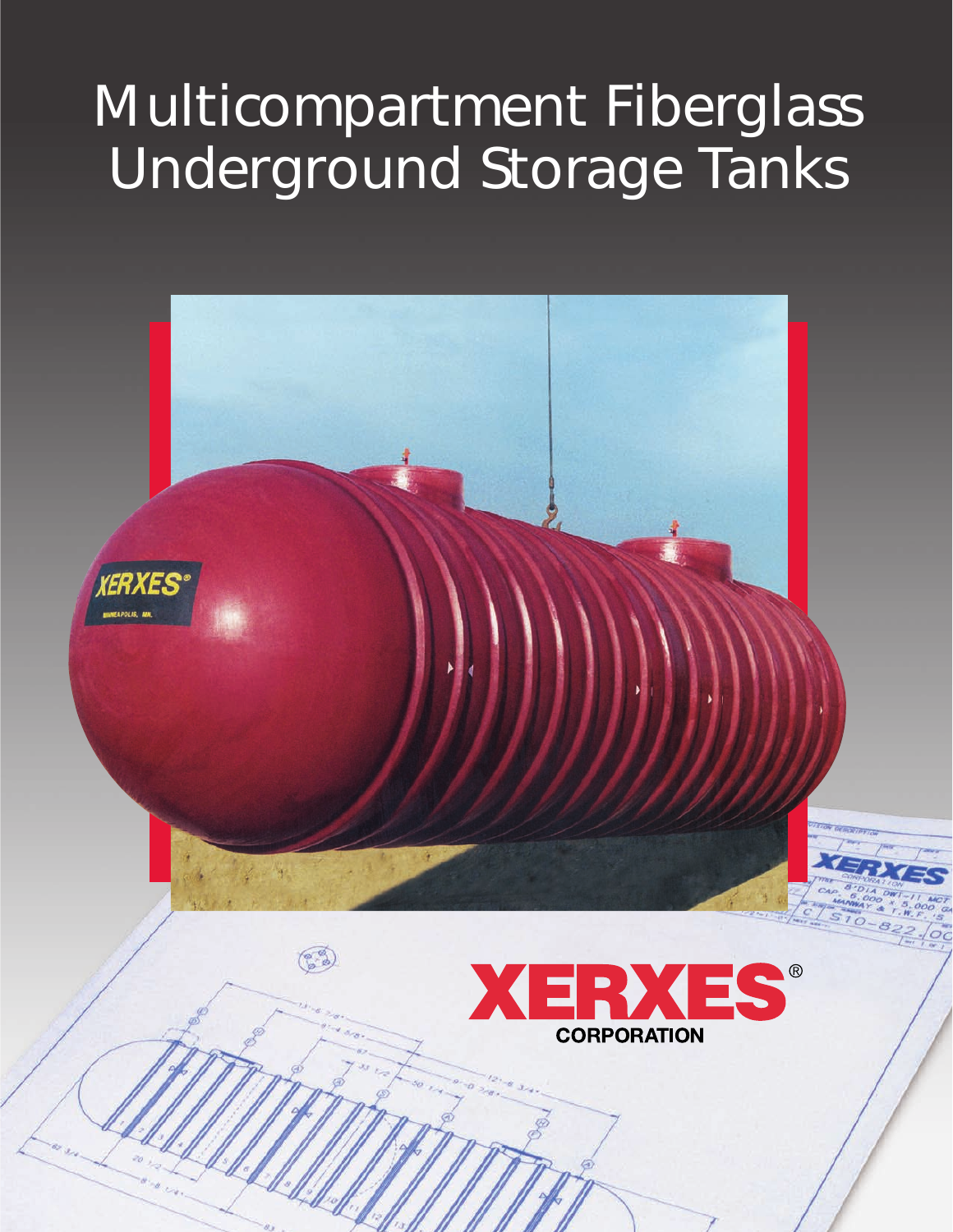## Xerxes Multicompartment Tanks

#### A superior choice for multiple storage needs

Whether a customer needs two tanks in one, or three tanks in one, the Xerxes multicompartment fiberglass underground storage tank offers a superior option for the storage of more than one product at one site. Each Xerxes multicompartment tank is customized to meet a customer's specific needs for underground storage of multiple products in separate compartments.

#### The benefits of a fiberglass tank

Since the early 1970s, the advantages of fiberglass underground tanks have been proven over and over again. Long used for petroleum storage, fiberglass tanks today account for an estimated 95 percent of all underground tank purchases by major oil companies. When choosing a Xerxes fiberglass tank, a customer receives many benefits:

- A Xerxes fiberglass reinforced plastic (FRP) tank is manufactured of high-quality resin and glass.
- With its unique integral-rib design, a Xerxes tank is structurally strong.
- Xerxes tanks can be equipped with a variety of fitting and accessory options to accommodate specific site requirements.
- A Xerxes tank offers protection against both external and internal corrosion without the need for ongoing corrosion monitoring.
- A fiberglass tank is lightweight, thus easier to ship and easier to install than steel tanks.
- A Xerxes multicompartment tank for storage of petroleum products is backed by a 30-year limited warranty.

#### A popular choice for retail fuel storage

Xerxes multicompartment tanks are a popular choice among retail gasoline marketers and convenience-store owners. The ability to store two or three grades of fuel, or gasoline and diesel, in a minimal amount of space is particularly appealing when available property is limited and the amount of on-site space needed for multiple tanks is difficult to obtain. Some regulatory agencies require a double-wall bulkhead between certain products, for instance, between diesel and unleaded fuel. The Xerxes double-wall multicompartment tank comes standard with a double-wall bulkhead, and the single-wall tank offers a double-wall-bulkhead option.

#### The benefits of a multicompartment tank

When choosing a Xerxes UL-listed multicompartment fiberglass tank to store multiple products rather than using separate tanks, a customer has the potential of receiving several additional benefits:

- Shipping one tank rather than two or three tanks reduces shipping costs.
- Installing one tank rather than two or three tanks usually results in a smaller excavation.
- Installing one tank may cost less than installing two or three tanks at one site.
- Regulatory costs may be reduced if a government agency charges per-tank permit fees.
- Insurance costs may be reduced if an insurer charges pertank premiums.

A Xerxes multicompartment tank can have one or two end compartments, which can be either the same size or different sizes.

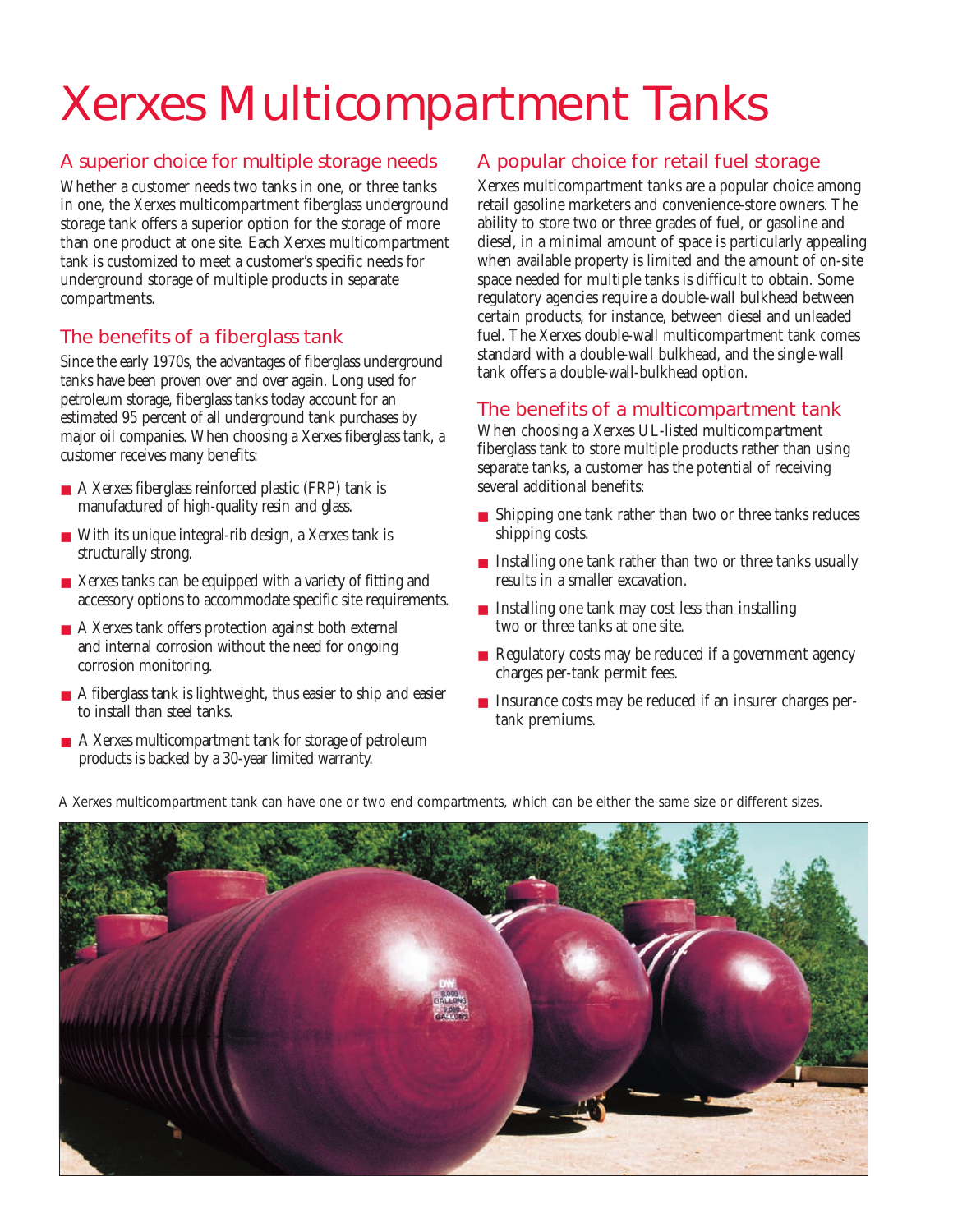#### A wise choice for environmental safety

Today, more and more regulations are in place to protect the environment, particularly our groundwater supplies. A Xerxes multicompartment tank is a superior underground storage option because it offers protection against both external and internal corrosion.

No amount of "protective coating" changes the fact that, unlike fiberglass, steel rusts, and buried steel rusts even faster because the ground is electrically alive. Adding a coating and anodes to steel tanks can sometimes delay the rusting process, but it does not change steel's natural tendency to rust.

Xerxes fiberglass tanks have the added benefit of protection against internal corrosion, which has been a factor in the failure of underground storage tanks due to leaks. Even properly working external cathodic protection does not guard against internal corrosion.

Since Xerxes fiberglass tanks require no corrosion maintainence or EPA-mandated corrosion monitoring, ongoing maintainence and monitoring expenses are avoided. The corrosion protection of a Xerxes fiberglass tank makes a Xerxes tank a safe, cost-effective and long-term option for storing petroleum products.



#### The benefits of a tank from an industry leader

Xerxes was the first to make fiberglass underground tanks with integrally constructed ribs – dramatically increasing their robustness – and the first to make a ULlisted fiberglass underground double-wall storage tank. At Xerxes, excellence in service is highly valued along with excellence in product design and manufacturing. This value manifests itself for customers in the ready availability of Xerxes tanks. Xerxes' manufacturing facilities, strategically located throughout the United States, provide customers with prompt, economical delivery and quality service.



#### Standard features of a multicompartment tank

- Corrosion-resistant fiberglass
- Added strength and robustness through the use of integral ribs
- UL-listed
- Customized tank and compartment sizes
- Gauge plates under all service openings
- Lifting lug(s)

### The Xerxes Mission Statement

Xerxes Corporation is a leading developer and manufacturer of engineered fiberglass reinforced plastic (FRP) structural products, and marketer of these and other products for the petroleum, chemical, industrial and commercial marketplace. Our efforts are dedicated to providing high-quality, competitively priced products that satisfy the requirements of our customers. We are committed to a philosophy of growth and continual improvement of our products, services, processes and personnel in order to serve our stakeholders – customers, suppliers, employees and stockholders.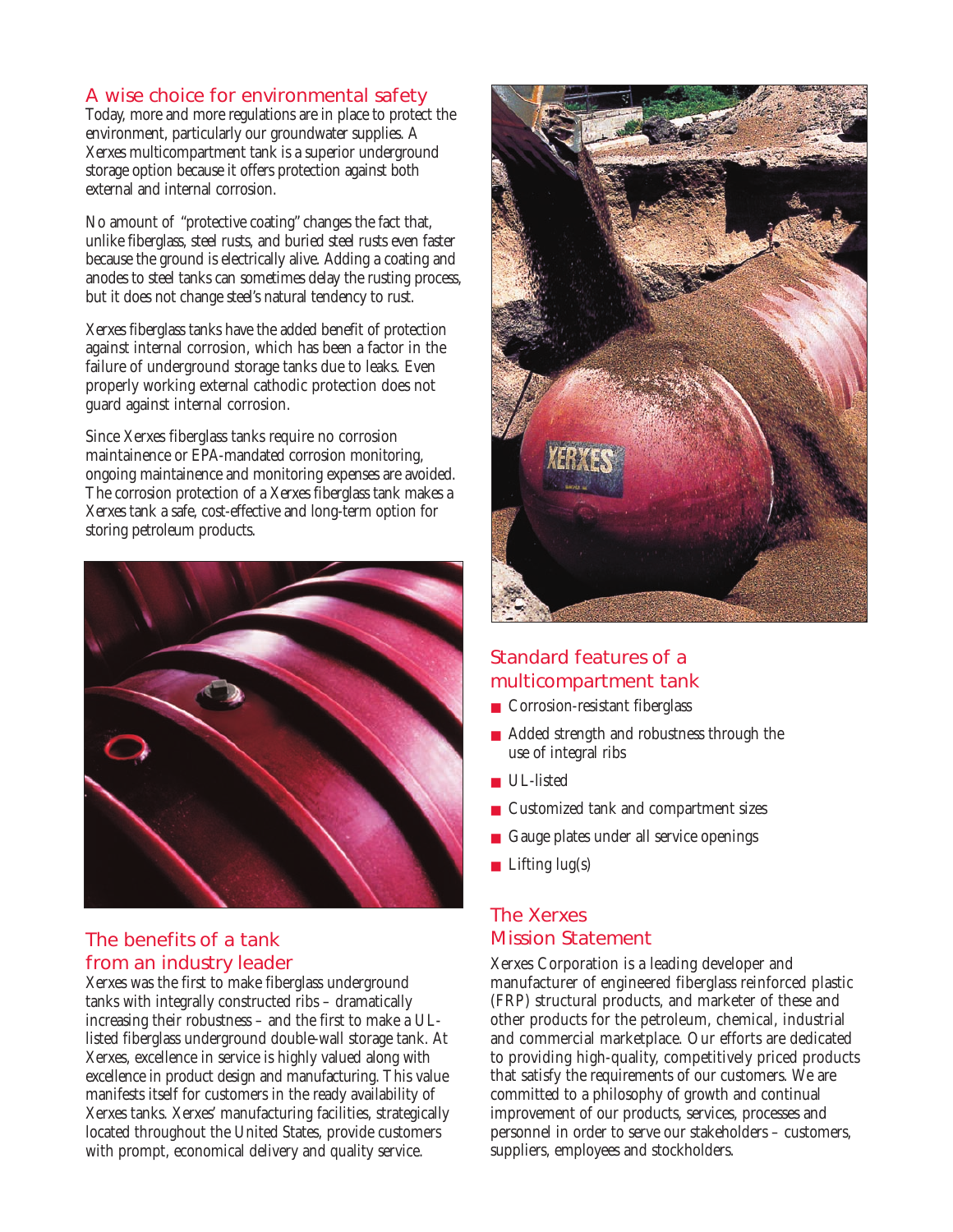## Single-Wall Multicompartment Tanks

Use the following charts when selecting a multicompartment tank. First, decide the diameter and capacity of the base tank you need. Then decide whether you need one or two end tanks, and determine the capacity of the end tank(s), which can be either the same size or different sizes. Next, use the following method to determine the length and weight for your multicompartment tank:

- 1) Add the length of the base tank plus the length(s) of the end compartment(s) to determine the total length of the multicompartment tank.
- 2) Add the weight of the base tank plus the weight(s) of the end compartment(s) to determine the total weight of the multicompartment tank. (The single-wall multicompartment tank comes standard with a single-wall bulkhead but can be ordered with a double-wall bulkhead. When ordering a single-wall tank with a double-wall bulkhead, add 170 pounds for an 8-foot-diameter tank and 250 pounds for a 10-foot-diameter tank.)

#### Notes:

Additional sizes of base tanks and end compartments are available.

Contact your Xerxes representative for manway and fitting requirements, tank pricing, and additional sizes of multicompartment tanks.

| 8-Foot-Diameter Tanks<br><b>Base Tanks</b> |                              |                       |                                 |  |  |
|--------------------------------------------|------------------------------|-----------------------|---------------------------------|--|--|
| Nominal capacity<br>(gallons)              | Actual capacity<br>(gallons) | Tank<br>length        | Shipping weight<br>dry (pounds) |  |  |
| 3,000                                      | 3,271                        | $12' - 3''$           | 1,200                           |  |  |
| 4,000                                      | 4,218                        | $15' - 1/2"$          | 1,400                           |  |  |
| 5,000                                      | 5,165                        | $17' - 8$ $1/2"$      | 1,700                           |  |  |
| 6,000                                      | 6,084                        | 20'-6 1/2"            | 2,000                           |  |  |
| 8,000                                      | 7,950                        | $26' - 1/2"$          | 2,500                           |  |  |
| 10,000                                     | 9,816                        | 31'-6 1/2"            | 3,000                           |  |  |
| 12,000                                     | 11,682                       | $37' - 1/2''$         | 3,500                           |  |  |
| <b>End Compartments</b>                    |                              |                       |                                 |  |  |
| Nominal capacity<br>(gallons)              | Actual capacity<br>(gallons) | Compartment<br>length | Shipping weight<br>dry (pounds) |  |  |
| 3,000                                      | 2,820                        | $8' - 4 \frac{1}{2}$  | 1,400                           |  |  |
| 4,000                                      | 3,767                        | $11' - 2"$            | 1,600                           |  |  |
| 5,000                                      | 4,714                        | $13' - 11$ $1/2"$     | 1,900                           |  |  |
| 6,000                                      | 6,135                        | $18' - 13/4''$        | 2,400                           |  |  |

| 10-Foot-Diameter Tanks<br><b>Base Tanks</b> |                              |                       |                                 |  |  |  |
|---------------------------------------------|------------------------------|-----------------------|---------------------------------|--|--|--|
| Nominal capacity<br>(gallons)               | Actual capacity<br>(gallons) | Tank<br>length        | Shipping weight<br>dry (pounds) |  |  |  |
| 8,000                                       | 8,160                        | $17 - 33/4$           | 2,500                           |  |  |  |
| 10,000                                      | 10,563                       | $21' - 5$ $1/4"$      | 3,200                           |  |  |  |
| 12,000                                      | 12,068                       | $24' - 1/4''$         | 3,600                           |  |  |  |
| 15,000                                      | 15,248                       | $29' - 53/4"$         | 4,500                           |  |  |  |
| 20,000                                      | 20,055                       | $37' - 83/4''$        | 5,700                           |  |  |  |
| <b>End Compartments</b>                     |                              |                       |                                 |  |  |  |
| Nominal capacity<br>(gallons)               | Actual capacity<br>(gallons) | Compartment<br>length | Shipping weight<br>dry (pounds) |  |  |  |
| 6,000                                       | 6,380                        | $11' - 0''$           | 2,800                           |  |  |  |
| 7.000                                       | 7,181                        | $12' - 4$ $1/2"$      | 3,000                           |  |  |  |
| 8,000                                       | 7,983                        | $13' - 9''$           | 3,200                           |  |  |  |
| 10,000                                      | 10,386                       | $17' - 11''$          | 4,000                           |  |  |  |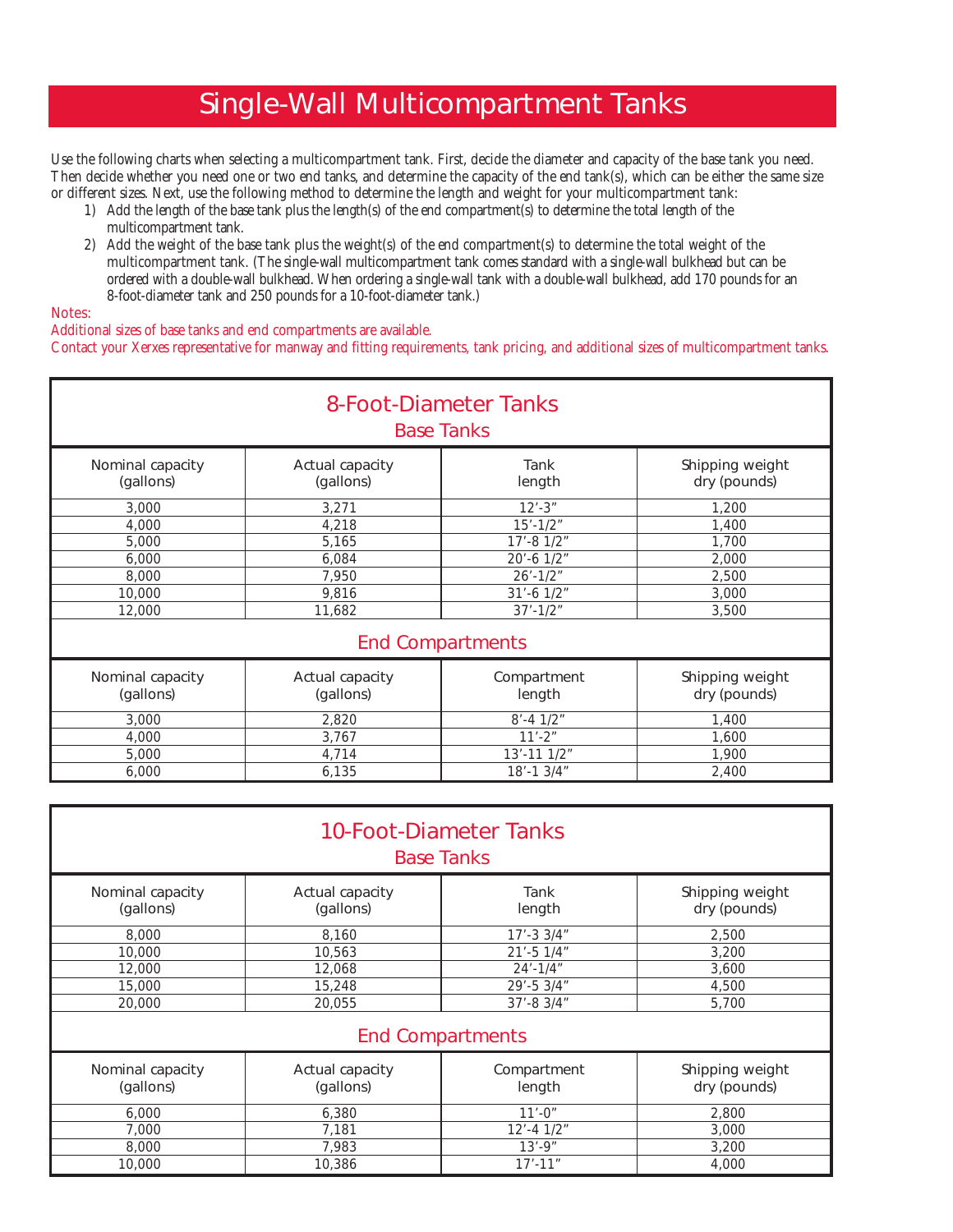### Double-Wall Multicompartment Tanks

Use the following charts when selecting a multicompartment tank. First, decide the diameter and capacity of the base tank you need. Then decide whether you need one or two end tanks, and determine the capacity of the end tank(s), which can be either the same size or different sizes. Next, use the following method to determine the length and weight for your customized multicompartment tank:

- 1) Add the length of the base tank plus the length(s) of the end compartment(s) to determine the total length of the multicompartment tank.
- 2) Add the weight of the base tank plus the weight(s) of the end compartment(s) to determine the total weight of the multicompartment tank.

Notes:

Additional sizes of base tanks and end compartments are available.

Contact your Xerxes representative for manway and fitting requirements, tank pricing, and additional sizes of multicompartment tanks.

| 8-Foot-Diameter Tanks<br><b>Base Tanks</b> |                              |                       |                                            |                                            |  |  |
|--------------------------------------------|------------------------------|-----------------------|--------------------------------------------|--------------------------------------------|--|--|
| Nominal capacity<br>(gallons)              | Actual capacity<br>(gallons) | Tank<br>length        | Shipping weight<br>dry interstice (pounds) | Shipping weight<br>wet interstice (pounds) |  |  |
| 3,000                                      | 3,220                        | $12 - 3$ "            | 1,900                                      | 2,500                                      |  |  |
| 4,000                                      | 4,156                        | $15' - 1/2"$          | 2,200                                      | 3.100                                      |  |  |
| 5,000                                      | 5,049                        | $17' - 81/2"$         | 2,600                                      | 3,700                                      |  |  |
| 6,000                                      | 5,998                        | 20'-6 1/2"            | 2,900                                      | 4,300                                      |  |  |
| 8,000                                      | 7,841                        | $26' - 1/2"$          | 3,600                                      | 5,400                                      |  |  |
| 10,000                                     | 9,684                        | $31' - 6$ $1/2"$      | 4,300                                      | 6,600                                      |  |  |
| 12,000                                     | 11,527                       | $37' - 1/2"$          | 5,000                                      | 7,700                                      |  |  |
| <b>End Compartments</b>                    |                              |                       |                                            |                                            |  |  |
| Nominal capacity<br>(gallons)              | Actual capacity<br>(gallons) | Compartment<br>length | Shipping weight<br>dry interstice (pounds) | Shipping weight<br>wet interstice (pounds) |  |  |
| 3,000                                      | 2,772                        | $8' - 4 \frac{1}{2}$  | 1,900                                      | 2,700                                      |  |  |
| 4,000                                      | 3,707                        | $11' - 2"$            | 2,200                                      | 3,300                                      |  |  |

5,000 4,643 13'-11 1/2" 2,600 3,800 6,000 6,046 18'-1 3/4" 3,200 4,800

| 10-Foot-Diameter Tanks<br><b>Base Tanks</b> |                              |                       |                                            |                                            |  |  |
|---------------------------------------------|------------------------------|-----------------------|--------------------------------------------|--------------------------------------------|--|--|
| Nominal capacity<br>(gallons)               | Actual capacity<br>(gallons) | Tank<br>length        | Shipping weight<br>dry interstice (pounds) | Shipping weight<br>wet interstice (pounds) |  |  |
| 8,000                                       | 8,005                        | $17' - 33/4"$         | 3,700                                      | 5,200                                      |  |  |
| 10,000                                      | 10,369                       | $21' - 5$ $1/4"$      | 4,500                                      | 6,200                                      |  |  |
| 12,000                                      | 11,849                       | $24' - 1/4''$         | 5,000                                      | 7,000                                      |  |  |
| 15,000                                      | 14,976                       | $29' - 53/4"$         | 6,100                                      | 8,600                                      |  |  |
| 20,000                                      | 19,703                       | $37' - 83/4"$         | 7.700                                      | 11.000                                     |  |  |
| <b>End Compartments</b>                     |                              |                       |                                            |                                            |  |  |
| Nominal capacity<br>(gallons)               | Actual capacity<br>(gallons) | Compartment<br>length | Shipping weight<br>dry interstice (pounds) | Shipping weight<br>wet interstice (pounds) |  |  |
| 6,000                                       | 6,241                        | $11' - 0''$           | 3,500                                      | 4,800                                      |  |  |
| 7.000                                       | 7.029                        | $12' - 4$ $1/2"$      | 3,800                                      | 5,200                                      |  |  |
| 8,000                                       | 7,817                        | $13' - 9''$           | 4,000                                      | 5,600                                      |  |  |
| 10,000                                      | 10,180                       | $17' - 11''$          | 5,000                                      | 6,900                                      |  |  |